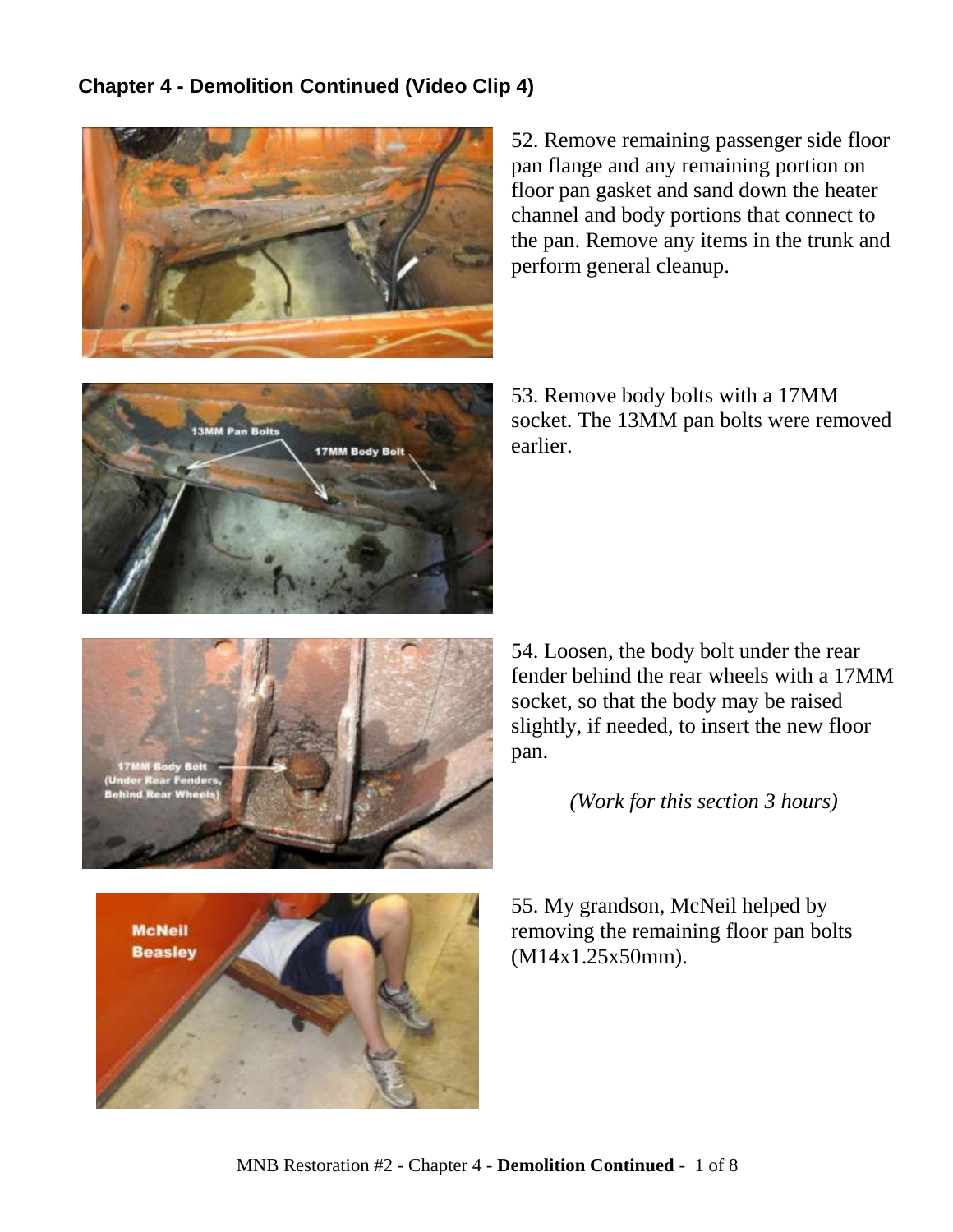

56. McNeil removed the 2 front pan bolts from underneath the car with a 13MM socket, on each side of the car.



57. We hooked the battery up to crank the car and let it run a little while since it has been a week or two since the engine was cranked.

58. My other grandson, Andrew helped by sanding the inside.





59. Since the floor pan are on order, we removed other items such as the door panels that will need to be removed for painting. For floor pan replacement only, you would not need to remove these items.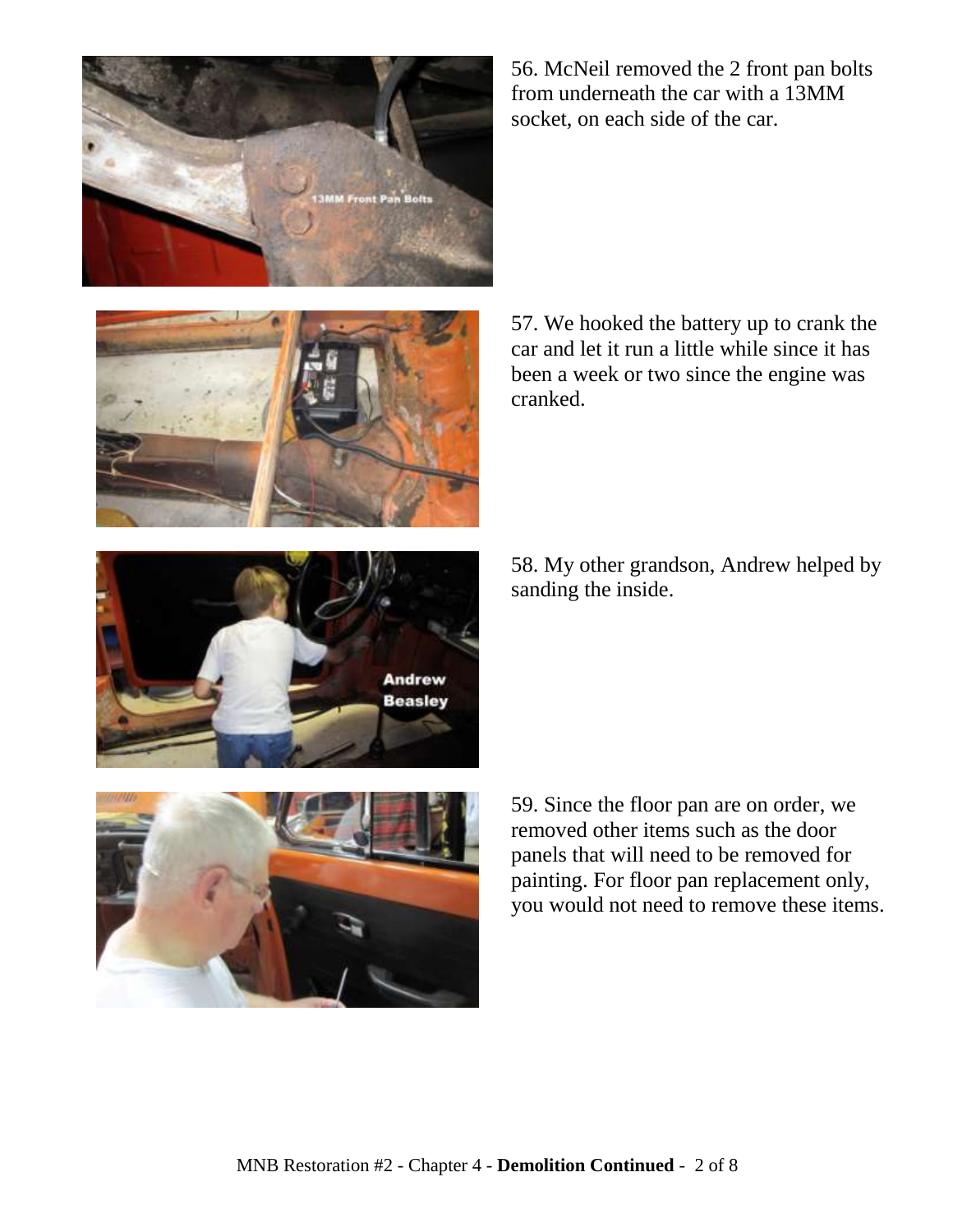



60. With a small screwdriver pry off the inside door handle cap as shown.

61. With a Phillips screwdriver remove the small screw holding the handle in place.

62. With a small screwdriver pry off the plastic portion of the door handle.



63. Remove the screw. Note this could be either a flat head or a Phillips screw since they are probably replacement metric screws by now.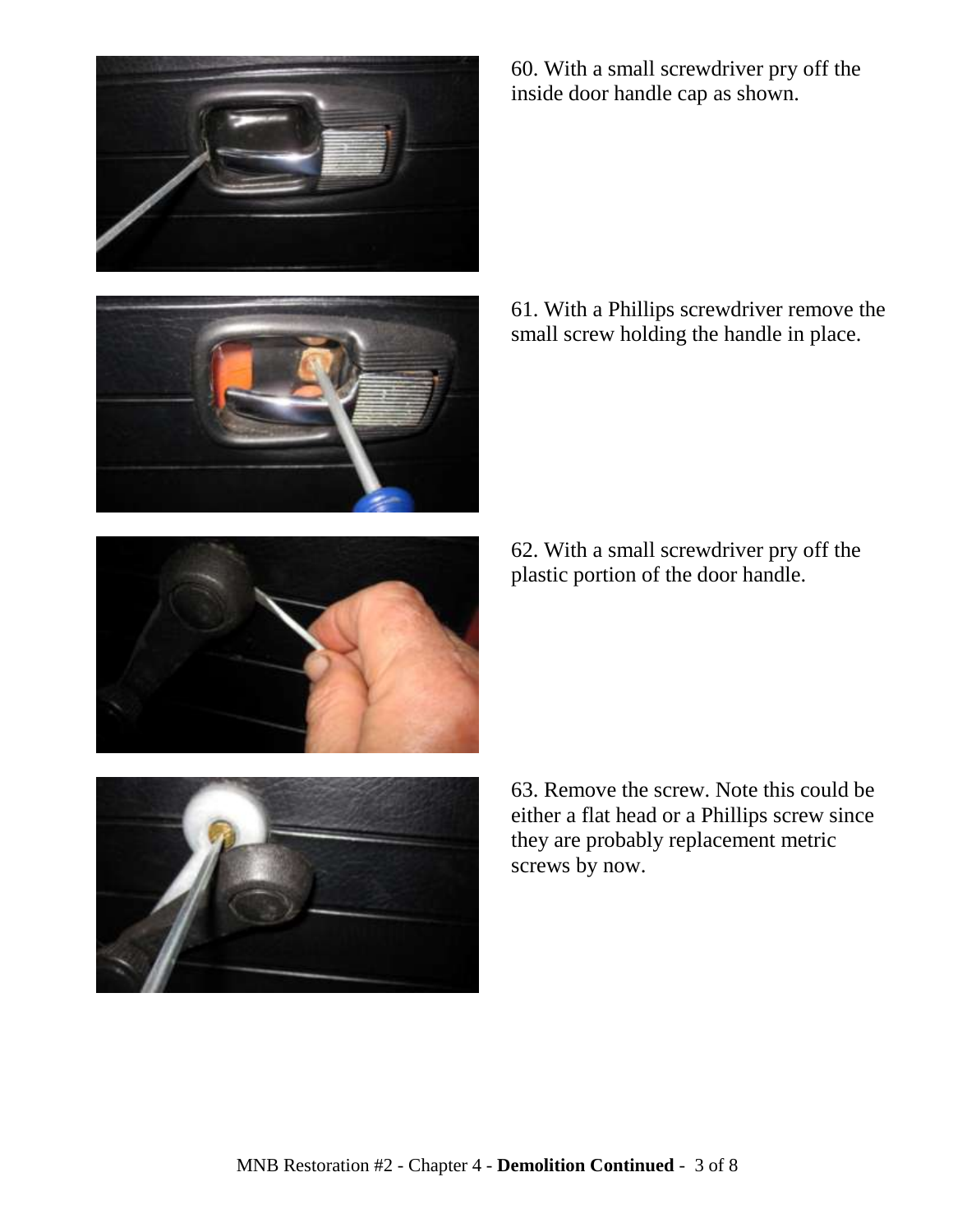

64. With a screwdriver, pry back the door panels and lift up the panel off the inside catch as you lift and pull at the same time.





66. With a small screwdriver or small wooden stick, gently remove the side moldings.





67. Parts removed for the left side and hood are shown at the left. Clean them up with WD40 and dry and label "Right Side Molding" prior to storing in the bag. Then repeat this process for the left side molding. *(Work for this section 7 hours)*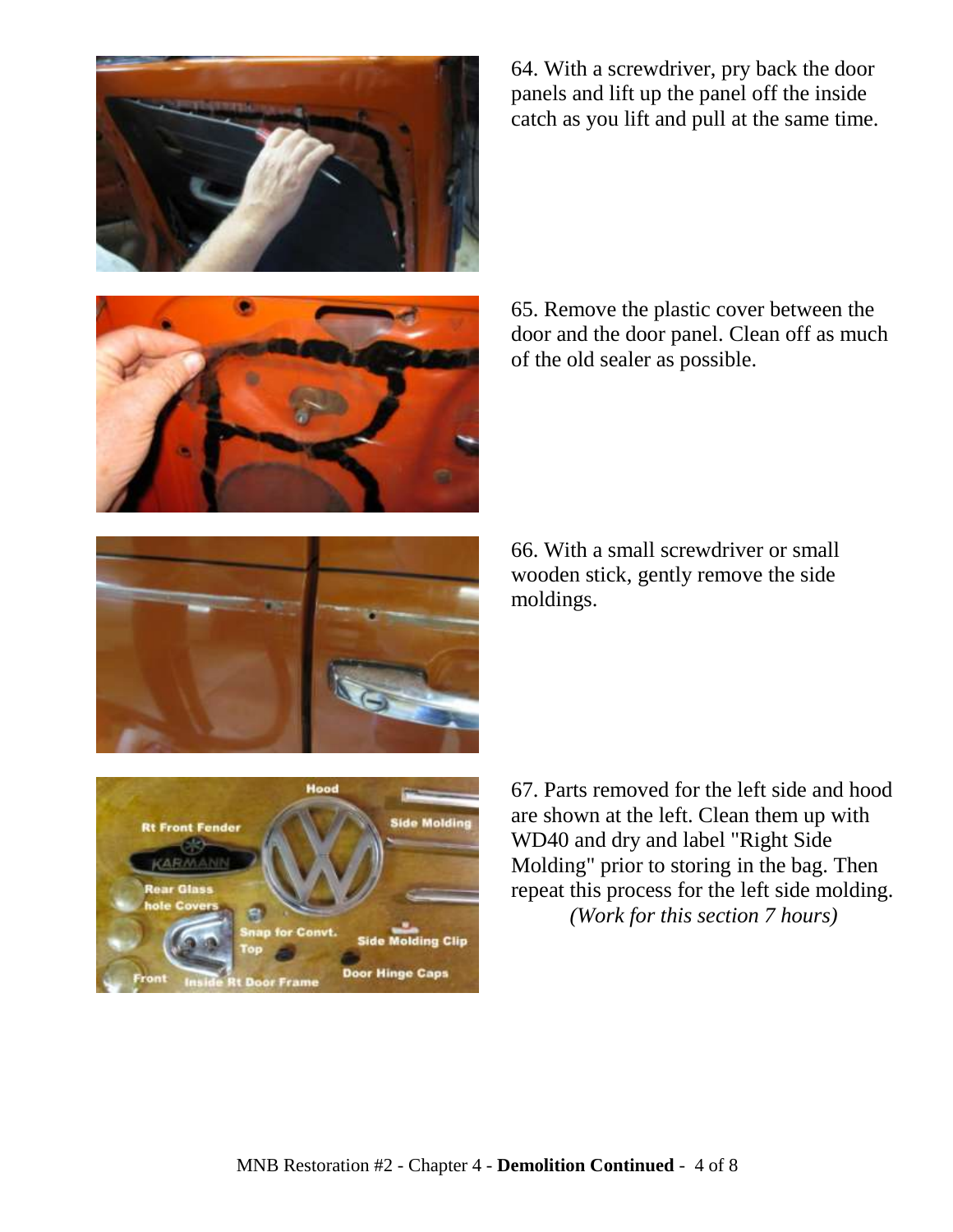



71. Removal of the accessories gauges, included, Tach, Oil Temp, Oil Pressure & Voltmeter gauges. Bend the panel clips straight so the gauge panel/cover can be removed.

69. Remove the fresh air vent by removing the screws at the top with a screwdriver and the bolt, as shown with a 10MM socket.

70. Remove the pocket strap with a 8MM socket and then move the pocket out of the way. Note: You do not need to remove the hood latch at this time, since the pocket will be re-installed after all of the dash screws

are removed.

68. Begin removal of the dash off, by empting the pocket. Then remove the pocket door, ash tray, and all knobs including the radio and fresh air vent knobs. Note: In 2007, I added an accessories gauge panel, this has to be removed before the dash would come off.

MNB Restoration #2 - Chapter 4 - **Demolition Continued** - 5 of 8





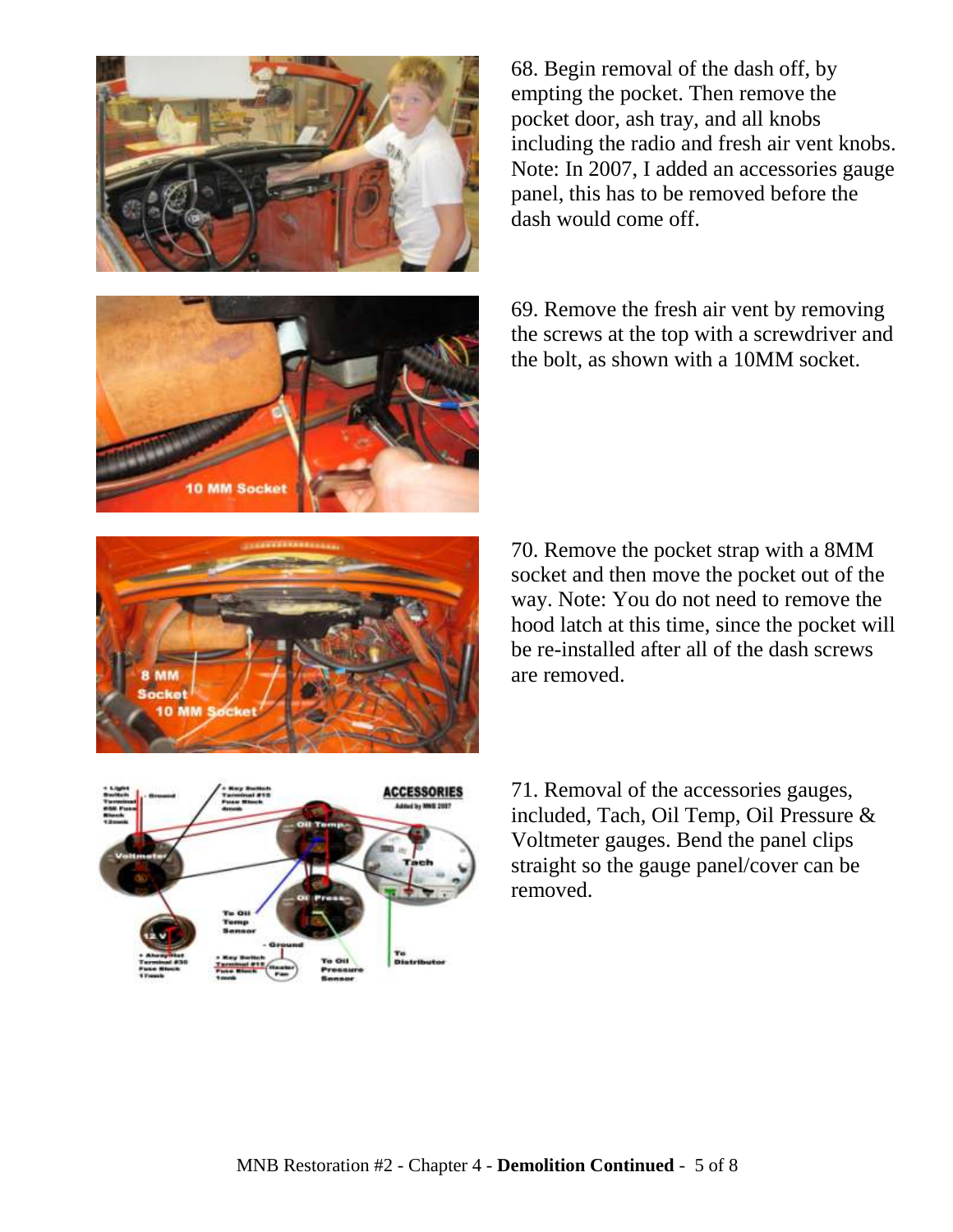







72. Tie the wires in a cluster, label all wires by item, and move them out of the way.

73. Remove the Radio wire and label.

74. Remove the antenna wire to the radio and then remove the radio.

75. Remove the dash hand-hold with a 10MM socket and then remove the remaining top bolts with a 10MM socket as shown.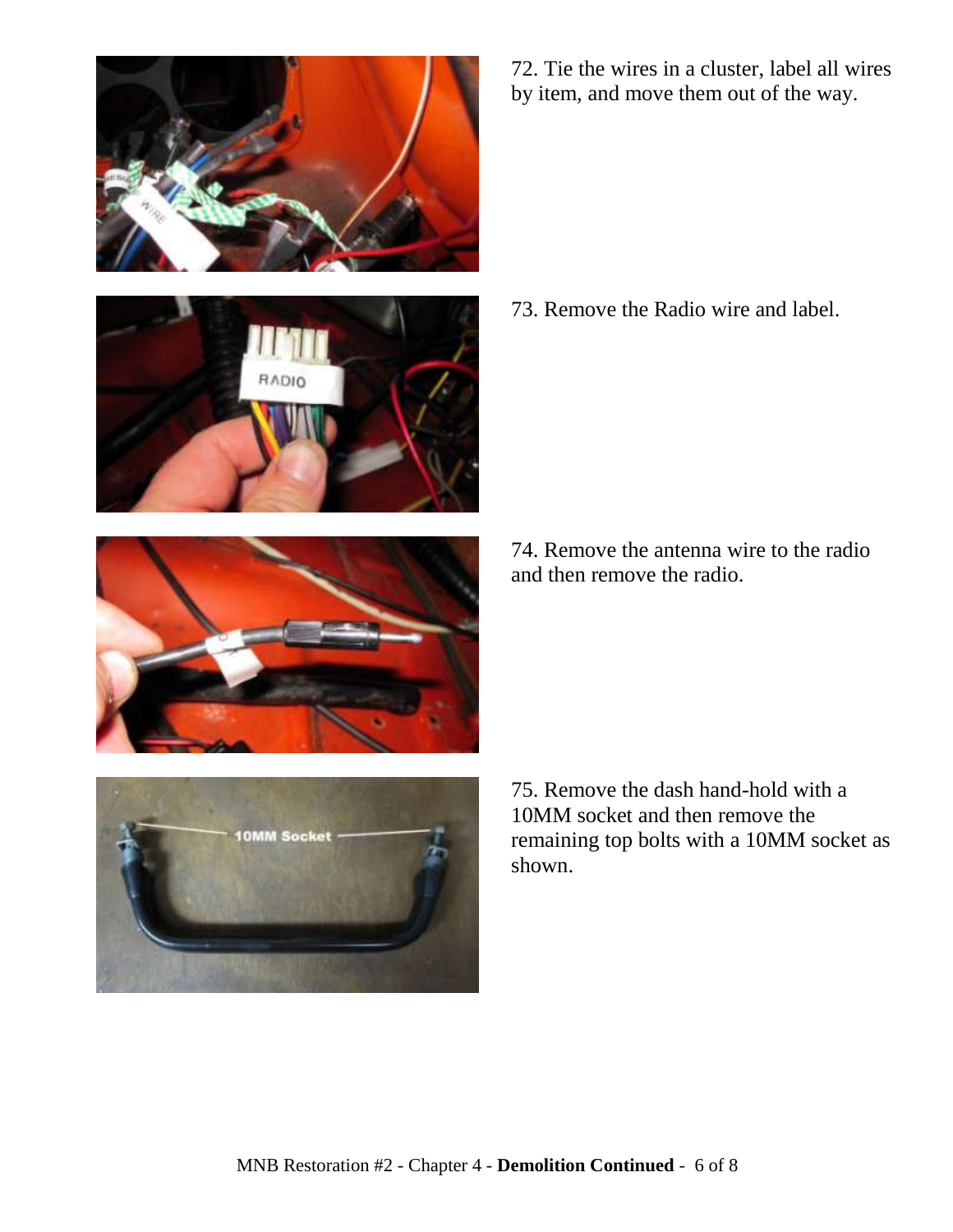







76. Using a 10MM socket remove the 4 bolts from inside the trunk as shown. Also with a Phillips screwdriver remove the 2 top screws and the 7 bottom screws from inside the car as shown. Remember the "Trunk" is in the front of the car.

77. Dash blow-up view of the 2 top screws from inside the car.

78. Dash blow-up view of the bottom of the dash from inside the car depicting the 7 bottom Phillips screws to be removed. The insert is the ash tray area, shown with the ash tray removed.

79. View of near empty dash from inside the car. The remaining items will have to be taped up for painting. Note: I had to reinstall the light switch button, to drive to the welder once the floor pans are installed.